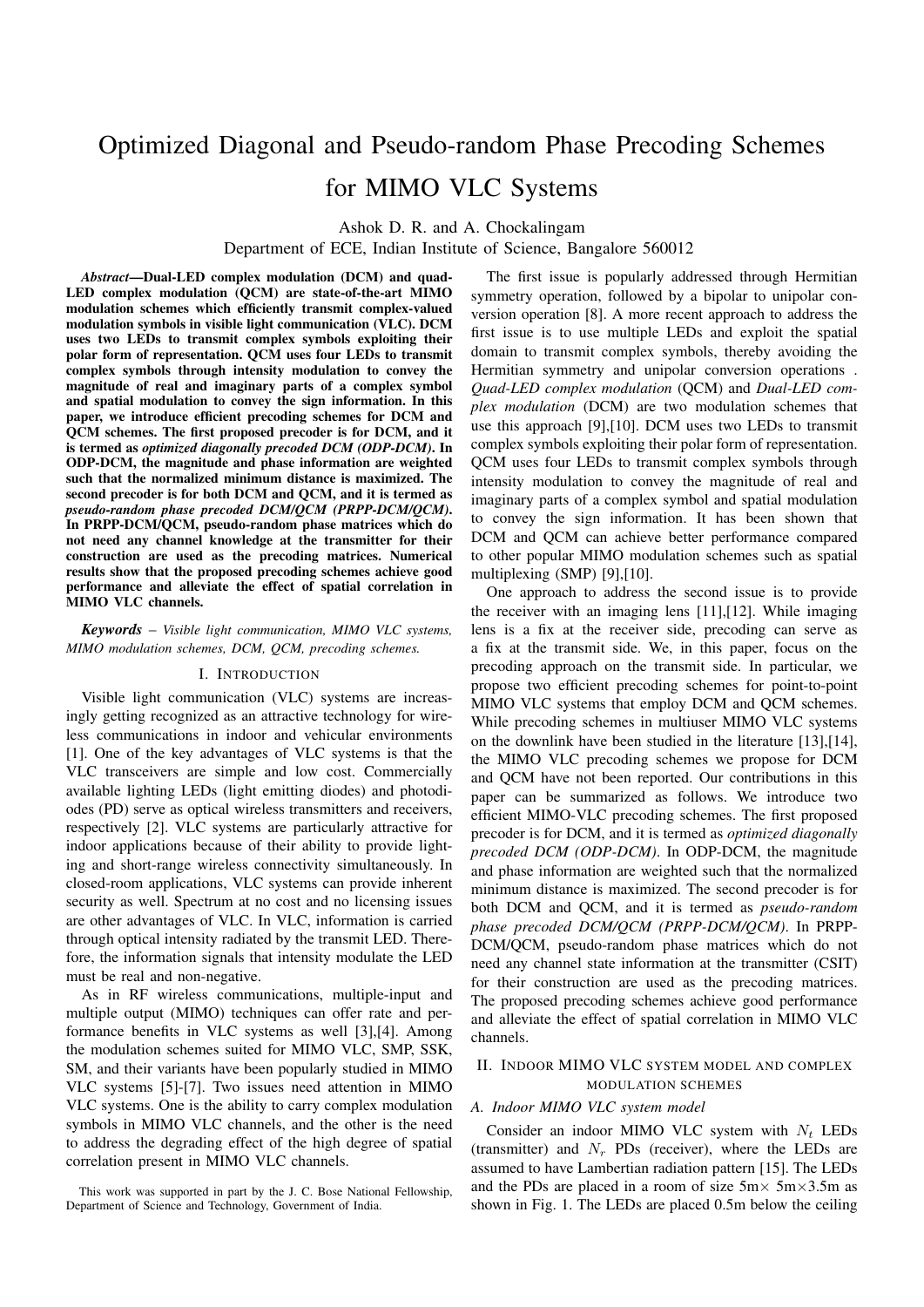

Fig. 1. Geometric set-up of the considered indoor VLC system. A dot represents a photo detector and a cross represents an LED.

and the PDs are placed on a table of height 0.8m. Let *dtx* denote the spacing between the LEDs and *drx* denote the spacing between the PDs. In a given signaling interval, an LED is either OFF or emits light with some intensity. Let  $\mathbf{x} = [x_1 \ x_2 \ \cdots x_{N_t}]^T$  be the  $N_t \times 1$  transmit vector, where  $x_i$  is the light intensity emitted by the *i*th LED. The MIMO VLC channel matrix **H** is of the order  $N_r \times N_t$  and its  $(i, j)$ th element  $h_{ij}$  is the path gain from the *j*th LED to the *i*th PD,  $j = 1, \dots, N_t$ , and  $i = 1, \dots, N_r$ . The LOS path gain  $h_{ij}$  is given by [15]

$$
h_{ij} = \frac{n+1}{2\pi} \cos^n \phi_{ij} \cos \theta_{ij} \frac{A}{R_{ij}^2} \text{rect}\Big(\frac{\theta_{ij}}{FOV}\Big), \qquad (1)
$$

where  $\phi_{ij}$  is the angle of emergence from the *j*th source (LED) with respect to the normal at the source, *n* is the mode number of the radiating lobe which is given by  $n = \frac{-\ln(2)}{\ln \cos \Phi_1}$ ,  $\Phi_{\frac{1}{2}}$  is the half-power semiangle of the LED,  $\theta_{ij}$  is the angle of incidence at the *i*th PD,  $\overline{A}$  is the area of the PD,  $R_{ij}$  is the distance between the *j*th LED and the *i*th PD, FOV is the field-of-view of the PD, and  $rect(x) = 1$ , if  $|x| \le 1$ , and  $rect(x) = 0$ , if  $|x| > 1$ . See Fig. 1 for the definition of various angles in the model. The  $N_r \times 1$  received signal vector at the receiver in the electrical domain is given by

$$
y = aHx + n,\t\t(2)
$$

where *a* is the responsivity of the PD (in Amperes/Watt) and  $\mathbf{n} = [n_1 \ n_2 \cdots n_{N_r}]^T$  is the noise vector. The optical intensity values of the  $x_i$ s in **x** are determined by the modulation scheme used. The electrical-to-optical conversion factor at the transmitter is assumed to be unity. The optical-to-electrical conversion factor at the receiver is given by the responsivity *a* Amp/Watt. The electrical noise *ni*s in **n** are modeled as i.i.d. real AWGN with zero mean and variance  $\sigma^2$ . The SNR at a PD in the electrical domain is defined as  $\frac{(aP_r)^2}{\sigma^2}$ , where  $P_r$  is the total received optical power and  $\sigma^2$  is the total noise power at a PD. The total power received at the *i*th PD is given by  $(\mathbf{H}_i \mathbf{x})^2$ . Therefore, the average received optical power is given by  $\mathbb{E}\{\|\mathbf{Hx}\|^2\} = \frac{1}{N_r} \sum_{i=1}^{N_r}$  $\sum_{i=1}^{n} \mathbb{E}\{(\mathbf{H}_i \mathbf{x})^2\}$ , where **H***<sup>i</sup>* is the *i*th row of **H**, *∥.∥* is the Euclidean norm operator, E*{.}* is the expectation operator, and the expectation is w.r.t. the signal vector **x**. Hence, the average SNR at the receiver in the electrical domain is given by  $\overline{\gamma} = \frac{a^2}{\sigma^2 \overline{\gamma}}$  $\frac{a^2}{\sigma^2 N_r} \sum_{r=1}^{N_r}$  $\sum_{i=1}^{n} \mathbb{E}\{(\mathbf{H}_i\mathbf{x})^2\},\$ and the corresponding  $E_b/N_0$  is given by  $E_b/N_0 = \frac{\overline{\gamma}}{\eta}$ , where  $\eta$  is the rate of the modulation scheme in bits per channel use (bpcu). The various system parameters considered in this paper are presented in Table I.

| Room        | Dimension $(X \times Y \times Z)$ | $5m \times 5m \times 3.5m$ |
|-------------|-----------------------------------|----------------------------|
| Transmitter | No. of LEDs $(N_t)$               | DCM: 2; OCM: 4             |
|             | Height from the floor             | 3m                         |
|             | $\Phi_{1/2}$                      | $60^{\circ}$               |
|             | Mode number, $n$                  |                            |
|             | $d_{tx}$                          | $0.2m$ to $4.8m$           |
| Receiver    | No. of PDs $(N_r)$                |                            |
|             | Height from the floor             | 0.8 <sub>m</sub>           |
|             | Responsivity, $\overline{a}$      | 0.4 Ampere/Watt            |
|             | <b>FOV</b>                        | $85^\circ$                 |
|             | $d_{rx}$                          | 0.1 <sub>m</sub>           |

TABLE I SYSTEM PARAMETERS IN THE CONSIDERED INDOOR VLC SYSTEM.

#### *B. DCM transmitter*

The DCM scheme uses two LEDs for transmission. A symbol from a complex alphabet  $A$  (e.g., QAM) is chosen based on  $log_2 |\mathbb{A}|$  information bits. For the chosen complex symbol  $s \in A$ , the DCM transmit vector **x** is obtained as follows:

$$
r = |s|, r \in \mathbb{R}^+; \quad \phi = \arg(s), \quad \phi \in [0, 2\pi)
$$

$$
\mathbf{x} = [\phi \quad r]^T. \tag{3}
$$

That is, one of the LED emits intensity  $\phi$  and the other one emits intensity *r*.

# *C. QCM transmitter*

The QCM scheme uses four LEDs at the transmitter.A symbol from a complex alphabet A is chosen based on  $log_2$  |A| bits. For the chosen complex symbol  $s \in A$ , the QCM transmit vector **x** is obtained as follows :

$$
x_1 = 0.5|s_I| (1 + sgn(s_I)), \quad x_2 = 0.5|s_I| (1 - sgn(s_I)),
$$
  
\n
$$
x_3 = 0.5|s_Q| (1 + sgn(s_Q)), \quad x_4 = 0.5|s_Q| (1 - sgn(s_Q)),
$$
  
\n
$$
\mathbf{x} = [x_1 \ x_2 \ x_3 \ x_4]^T, \quad (4)
$$

where *s<sup>I</sup>* and *s<sup>Q</sup>* are the real and imaginary parts of *s*, respectively, and  $sgn(z) = 1$  if  $z > 0$ ,  $sgn(z) = -1$  if  $z < 0$ , and sgn( $z$ ) = 0 if  $z = 0$ . The intensity values  $x_1, x_2, x_3$ , and *x*<sup>4</sup> are radiated using four LEDs. Note that, in a given channel use, only two elements in **x** will be non-zero (i.e., the corresponding LEDs will be active) and the other two will be zero (the corresponding LEDs will be inactive). The intensities on the active (ON) LEDs convey the magnitudes of *s<sup>I</sup>* and *sQ*, and their sign information is conveyed by which LEDs are active (ON)/inactive (OFF).

# *D. DCM/QCM signal detection*

The maximum-likelihood (ML) estimate of the transmit vector **x** is obtained as

$$
\hat{\mathbf{x}}_{\text{ML}} = \underset{\mathbf{x} \in \mathbb{S}}{\operatorname{argmin}} \|\mathbf{y} - a\mathbf{H}\mathbf{x}\|^2, \tag{5}
$$

where S denotes the DCM/QCM signal set (i.e., set of all possible DCM/QCM **x** vectors). The detected vector  $\hat{\mathbf{x}}_M$ is demapped back to the corresponding complex symbol  $\hat{s}_{ML}$ , which is further demapped to get the corresponding information bits.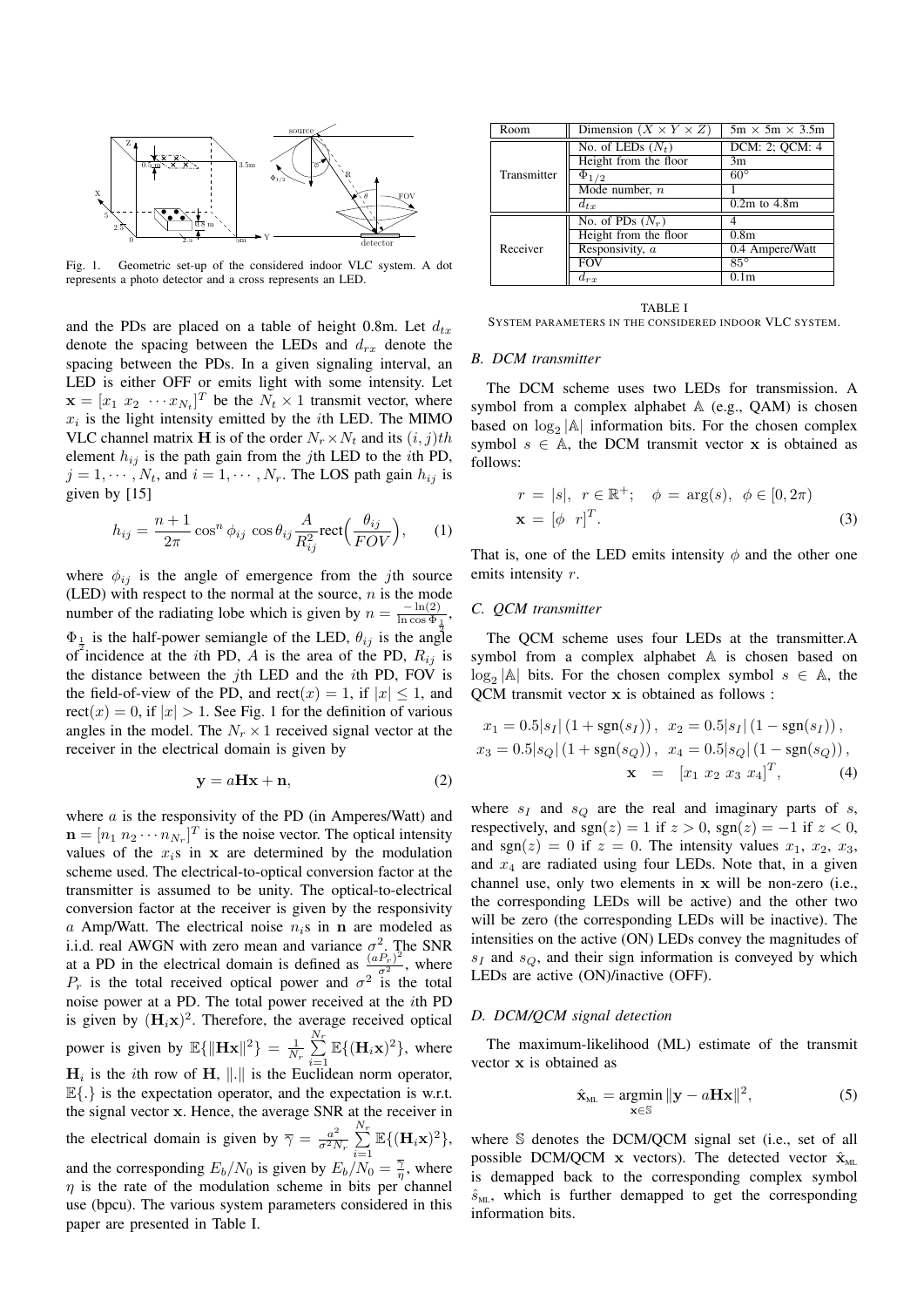#### III. OPTIMIZED DIAGONALLY PRECODED DCM

In this proposed precoding scheme, the transmit vector is **Wx**, where **x** is a DCM signal vector and **W** is a  $2 \times 2$  diagonal precoder matrix. Let **W** = diag $(w_1, w_2)$ ,  $w_1, w_2 \in \mathbb{R}_{\geq 0}$ . Restricting  $w_1$  and  $w_2$  to be strictly positive, the precoder matrix can be written as

$$
\mathbf{W} = w_1 \mathbf{W}_k, \tag{6}
$$

where  $\mathbf{W}_k = \text{diag}(1, k)$ ,  $k = w_2/w_1$ ,  $k > 0$ . The average transmit optical power  $(P_t)$  contributed by both the LEDs is given by

$$
P_t = w_1(\phi_{avg} + k r_{avg}), \tag{7}
$$

where  $\phi_{avg} = \mathbb{E}[\phi]$  and  $r_{avg} = \mathbb{E}[r]$ . Using (7), (6) can be written as

$$
\mathbf{W} = \left(\frac{P_t}{\phi_{avg} + k r_{avg}}\right) \mathbf{W}_k.
$$
 (8)

Now, the received vector for this scheme can be written as

$$
\mathbf{y} = a\mathbf{H}\mathbf{W}\mathbf{x} + \mathbf{n}
$$
  
=  $a \left( \frac{P_t}{\phi_{avg} + k r_{avg}} \right) \mathbf{H}\mathbf{W}_k \mathbf{x} + \mathbf{n}.$  (9)

Fixing  $P_t$  based on power constraint at the transmitter, we can vary  $k$ . When  $k \ll 1$ , most of the power is used for the phase information  $\phi$ . As *k* increases, the power distribution becomes more favorable to magnitude information *r*. We look for the *k* which gives the best asymptotic BER performance. Towards that, consider the normalized minimum distance of the received signal set, defined as

$$
\tilde{d}_{min,\mathbf{H}} = \min_{\mathbf{z}_i, \mathbf{z}_j \in \hat{\mathbb{S}}_R} \|\mathbf{z}_i - \mathbf{z}_j\|,
$$
(10)

where  $\hat{S}_R = {\mathbf{z}_1, \mathbf{z}_2 \cdots \mathbf{z}_N}$  denotes the set of normalized noiseless received signal vectors, where  $z_i$  is given by

$$
\mathbf{z}_i = \frac{\mathbf{y}_i}{\sqrt{\frac{1}{NN_r} \sum_{j=1}^N ||\mathbf{y}_j||^2}},\tag{11}
$$

where  $y_i$  is the noiseless received signal vector when the transmit vector is  $\mathbf{W} \mathbf{x}_i$ , and  $\{ \mathbf{x}_1, \mathbf{x}_2 \cdots \mathbf{x}_N \}$  is DCM signal set, i.e.,  $y_i = aHWx_i$ . Now, (11) can be written as

$$
\mathbf{z}_{i} = \frac{\mathbf{H}\mathbf{W}_{k}\mathbf{x}_{i}}{\sqrt{\frac{1}{NN_{r}}\sum_{j=1}^{N} \|\mathbf{H}\mathbf{W}_{k}\mathbf{x}_{j}\|^{2}}}.
$$
 (12)

We choose the optimum *k* as

$$
k_{opt} = \underset{k}{\text{argmax}} \ \tilde{d}_{min, \mathbf{H}}.
$$
 (13)

In order to illustrate the  $\tilde{d}_{min, \mathbf{H}}$  versus *k* characteristics of the proposed diagonally precoded DCM scheme, we numerically computed  $d_{min, \mathbf{H}}$  as a function of *k* for 16-QAM considering the indoor VLC system shown in Fig. 1 with system parameters as in Table I with  $d_{tx} = 1$ m. The results are plotted in Fig. 2. From Fig. 2, we observe that  $d_{min, \mathbf{H}}$  takes its maximum value at  $k = 0.1$ , i.e.,  $k_{opt}$  as per (13) is 0.1 and the maximum  $\tilde{d}_{min, H}$  is about 0.145. We call the diagonally precoded DCM that uses  $k = k_{opt}$  in the precoder as 'optimized diagonally precoded DCM' (ODP-DCM). Using the *kopt* value in the precoder essentially minimizes the BER in the high SNR regime. We illustrate the BER performance achieved by the ODP-DCM scheme next.



Fig. 2. Plot of  $\tilde{d}_{min,\mathbf{H}}$  as a function of *k* for diagonally precoded DCM(16-QAM).



Fig. 3. BER performance of DCM and ODP-DCM for different QAM constellations.

# *A. BER performance of ODP-DCM*

In Fig. 3, we plot the simulated BER performance of the proposed ODP-DCM scheme and the DCM scheme without precoding for the cases of 8-QAM, 16-QAM, 32-QAM, and 64-QAM having the system parameters in Table I with  $d_{tx} = 1$ m. We can see that DCM with the proposed optimized precoding achieves significantly better BER compared to DCM without precoding. For example, the proposed ODP-DCM achieves SNR gains of about 16 dB and 12 dB at 10*−*<sup>4</sup> BER compared to DCM without precoding for the cases of 16- QAM and 32-QAM, respectively. We further note that these SNR gains are well captured analytically by the asymptotic (noiseless) metric  $d_{min, \mathbf{H}}$ . To illustrate this, in Fig. 4, we plot  $20 \log(\tilde{d}_{min})$  as a function of  $d_{tx}$  for the proposed ODP-DCM scheme as well as the DCM scheme without precoding for 16-QAM and 32-QAM. We can see in this figure that, at  $d_{tx} = 1$ m, the gap between the DCM (32-QAM) curve and the ODP-DCM (32-QAM) curve is about 12 dB, which is the about the same as the SNR gain observed in Fig. 3 for 32-QAM. Likewise, the gap between the the DCM (16- QAM) curve and the ODP-DCM (16-QAM) curve in Fig. 4 at  $d_{tx} = 1$ m is about 16 dB, which also corroborates with the SNR gain observed in Fig. 3 for 16-QAM.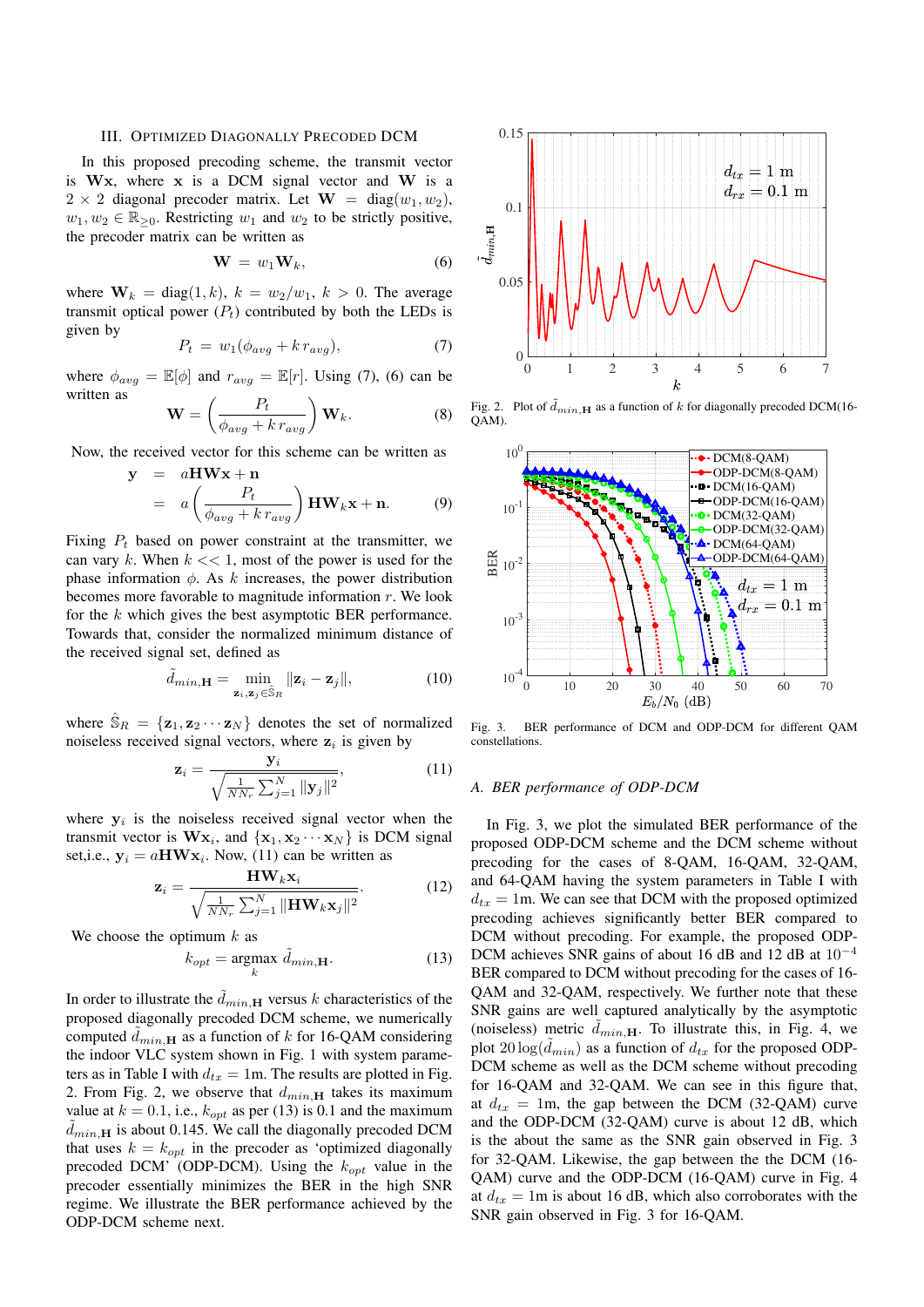

Fig. 4. Variation of normalized minimum distance of the proposed ODP-DCM and DCM as a function of *dtx* for 16/32-QAM.



Fig. 5. BER performance of DCM and ODP-DCM as a function of *dtx* for 16/32-QAM.

# *B. Effect of varying dtx on ODP-DCM performance*

Next, in Fig. 5, we show the BER performance of ODP-DCM and DCM without precoding as a function of  $d_{tx}$  for 16-QAM and 32-QAM at  $E_b/N_0 = 27$  dB and 35 dB. It is observed that ODP-DCM achieves very good performance compared to DCM even for low  $d_{tx}$  values. For example, at  $d_{tx} = 0.2$ m, there is a two order improvement in BER. Asymptotically the behaviour of varying  $d_{tx}$  can be observed clearly from Fig.4. The SNR gain due to the proposed precoding compared to no precoding is more for smaller values of  $d_{tx}$  where the spatial correlation will be high. For example, at  $d_{tx} = 0.2$ m, ODP-DCM has 26 dB SNR gain over DCM without precoding for 16-QAM and 24 dB gain for 32-QAM. Thus the optimized precoder significantly alleviates the degrading effect of spatial correlation in MIMO VLC channels.

# IV. PRPP FOR DCM AND QCM SCHEMES

In this section, we propose a precoding scheme which does not need any CSI at the transmitter. The scheme is suited for both DCM as well as QCM and is termed as 'pseudo-random phase precoded DCM/QCM' (PRPP-DCM/QCM) scheme.

# *A. PRPP-DCM/QCM scheme*

In this precoding scheme, precoding is done before complex symbols are mapped to the transmit vector unlike in the di-



Fig. 6. PRPP-DCM/QCM transmitter.



Fig. 7. PRPP-DCM/QCM receiver.

agonal precoder where precoding is done after mapping complex symbols to the transmit vector. The PRPP-DCM/QCM transmitter is shown in Fig. 6. In case of QCM all the four LEDs are used, whereas in case of DCM only two LEDs are used. The PRPP-DCM/QCM scheme sends  $p \log_2 |\mathbb{A}|$  bits in  $p$ channel uses, where A is a conventional modulation alphabet (e.g., QAM). First,  $p \log_2 |\mathbb{A}|$  bits are mapped to a complex vector  $\mathbf{s} = [s_1 \ s_2 \ \cdots \ s_p]^T$  which belongs to the set  $\mathbb{A}^p$ . This complex symbol vector is multiplied by a PRPP matrix **P** to get the vector  $\mathbf{s}' = [s'_1 \ s'_2 \ \cdots \ s'_p]^T$  as  $\mathbf{s}' = \mathbf{P}\mathbf{s}$ , where the **PRPP** matrix **P** is of the order  $p \times p$  and the  $(l, m)$ th element of **P** is  $e^{j\phi_{p(l-1)+m}}$ . The phases  $\phi_1, \phi_2, \dots, \phi_{p^2} \in [0, 2\pi)$ are generated by a pseudo-random generator based on some seed which is also available at the receiver [16]. The transmit vector which is transmitted in *ith* channel use  $(\mathbf{x}_i)$  is obtained from the complex symbol *s ′ i* based on QCM or DCM. The corresponding received vector at the receiver will be

$$
\mathbf{y}_i = a\mathbf{H}\mathbf{x}_i + \mathbf{n}_i. \tag{14}
$$

The relation between transmit vectors and received vectors using (14) over *p* channel uses can be jointly written as

$$
y = a(I_p \otimes H)x + n,\tag{15}
$$

where  $\mathbf{y} = [\mathbf{y}_1^T \ \mathbf{y}_2^T \cdots \mathbf{y}_p^T]^T$ ,  $\mathbf{x} = [\mathbf{x}_1^T \ \mathbf{x}_2^T \cdots \mathbf{x}_p^T]^T$ ,  $\mathbf{n} =$  $[\mathbf{n}_1^T \ \mathbf{n}_2^T \cdots \mathbf{n}_p^T]^T$  and  $\mathbf{I}_p$  is  $p \times p$  identity matrix. The set of all possible values of vector **x** depends on the type of modulation (DCM/QCM) and the precoder matrix  $P$ . Denoting it as  $\mathbb{S}_P$ the joint ML-estimate of **x** at the receiver will be

$$
\hat{\mathbf{x}} = \underset{\mathbf{x} \in \mathbb{S}_{\mathbf{P}}}{\operatorname{argmin}} \|\mathbf{y} - a(\mathbf{I}_p \otimes \mathbf{H})\mathbf{x}\|^2. \tag{16}
$$

At the receiver the joint ML-estimate  $\hat{x}$  over  $p$  channel use is computed and is split into the vectors  $\hat{\mathbf{x}}_1, \hat{\mathbf{x}}_2, \dots, \hat{\mathbf{x}}_n$ . These vectors are demapped to obtain complex symbol vector  $\hat{s} =$  $[\hat{s}_1 \ \hat{s}_2 \cdots \hat{s}_p]$ , which is in turn is demapped to obtain  $p \log_2 |\mathbb{A}|$ bits. The block diagram of PRPP-DCM/QCM receiver is shown in Fig. 7.